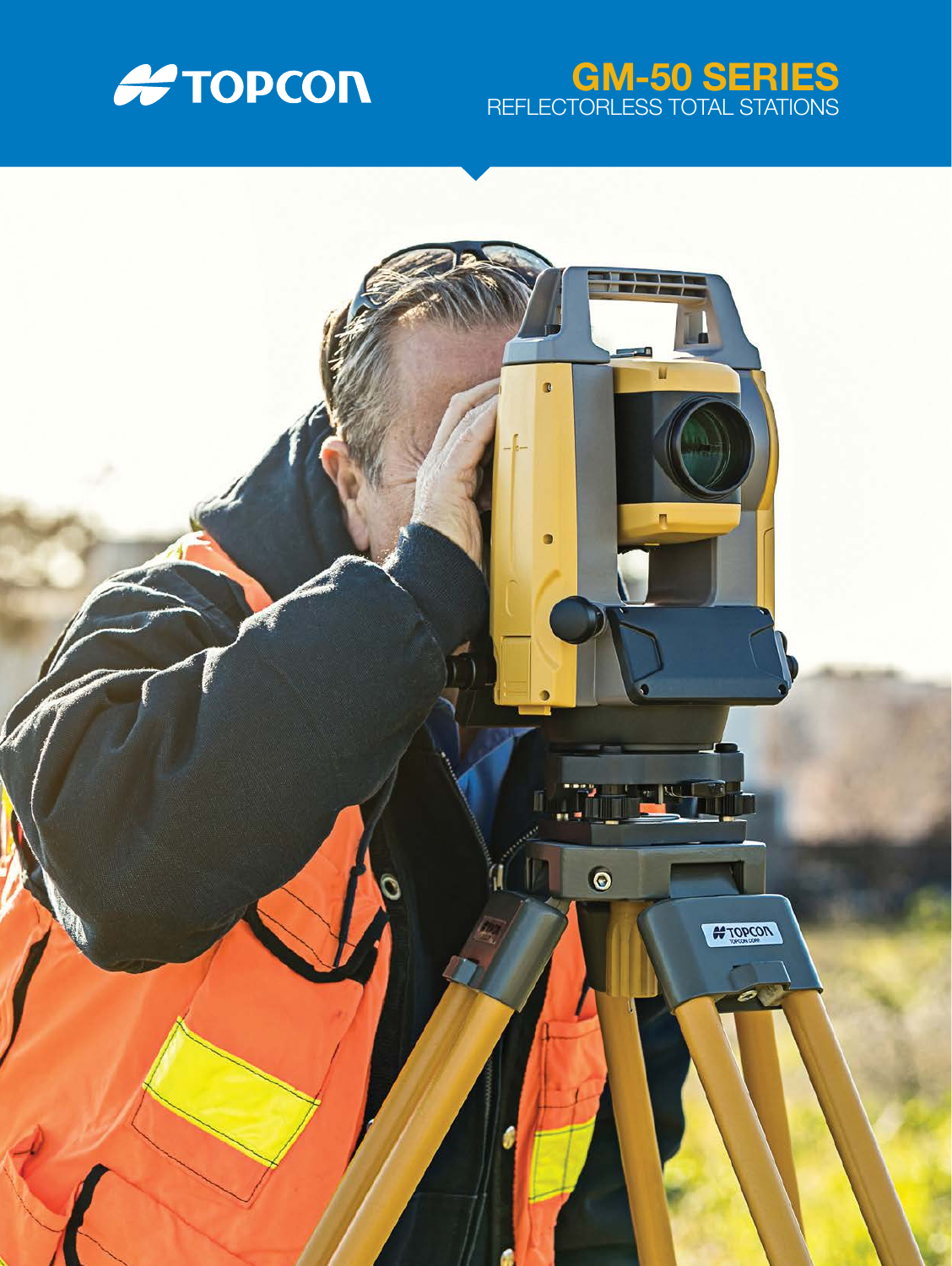#### GM-50 SERIES



# Reflectorless Total Stations

- Fast and accurate new EDM
- Bluetooth<sup>®</sup> communications (optional)
- Advanced angle accuracy
- Long battery life 14 hours
- Rugged, waterproof design with IP66 rating
- 500 m long-range reflectorless measurement
- 50,000 point internal memory

### Topcon GM-50 Series total stations – advanced design with superior technology

The GM-50 Series was designed from the ground up to deliver the very latest technological advantages, all in a small, sleek design – you'll appreciate the advantages from the very first measurement.

Featuring a class leading EDM unit, the GM-50 is able to measure up to 4,000 m at 1.5 mm + 2 ppm accuracy, to standard prisms, and can measure in reflectorless mode up to 500 m at an incredible 2 mm + 2 ppm accuracy.

Measurements are captured faster than ever, and with a beam width of 13 mm (at 30 m), the bright red laser dot pinpoints features with ease.

### Versatile, Economical Solution

The GM-50 Series is smaller, lighter, with increased storage capacity. Offered at an even more cost-efficient option than previous models, it provides your customers the perfect tool for entry-level site layout and surveying.

## Bluetooth® Communication

With integrated Bluetooth<sup>®</sup> capability and internal antenna, the sleek design enables you to deliver measurements cable-free to your data controller.



#### Tested for toughness

We perform the tough environmental tests to ensure long-term operation even under the rough site environments. GM Series total stations are thoroughly inspected with dust-proof and water-proof test chambers. In addition, the various tests against vibration, drop, temperature, and humidity were successfully passed to achieve the best environmental spec. The measuring distance accuracy test on base line and the instrument leveling and angle accuracy test and adjustment by collimator system ensure your satisfaction on GM Series product quality.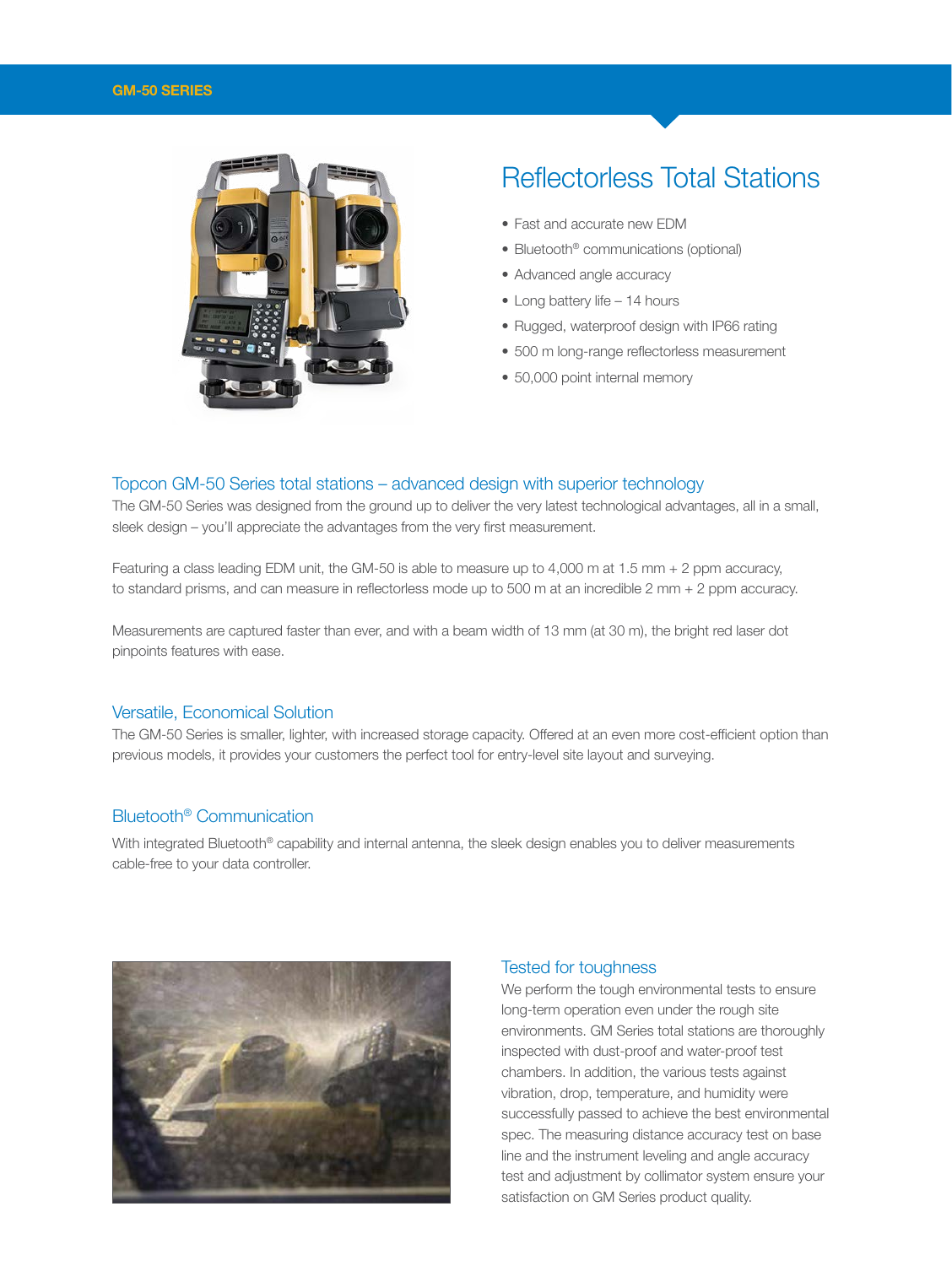